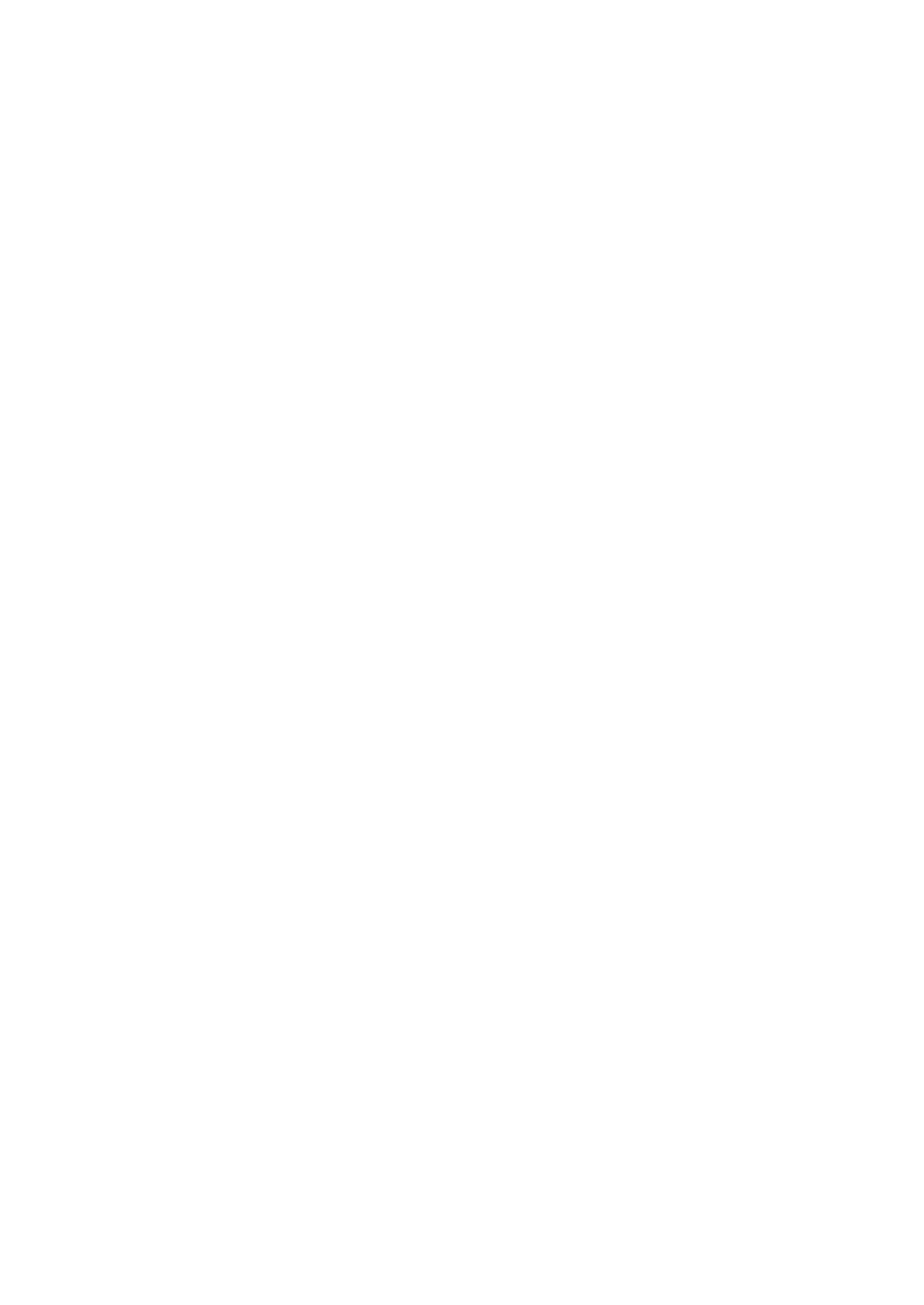### I.N.A.E.M C U E N T A S A N U A L E S INTERVENCION GENERAL

### CONTABILIDAD PUBLICA - EJERCICIO: 2005 TRANSFERENCIAS DE CAPITAL CONCEDIDAS

|         | IMPORTE CONCEDIDO |                   |                   | IMPORTE CONCEDIDO |
|---------|-------------------|-------------------|-------------------|-------------------|
|         | PENDIENTE DE      | IMPORTE CONCEDIDO | IMPORTE LIOUIDADO | PENDIEN. LIQUIDAR |
| PARTIDA | LIOUID. A 1-ENERO | EN EL EJERCICIO   | EN EL EJERCICIO   | A 31 DE DICIEMBRE |
|         |                   |                   |                   |                   |
| TOTAL   | 0.00              | 0.00              | 0.00              | 0.00              |
|         |                   |                   |                   |                   |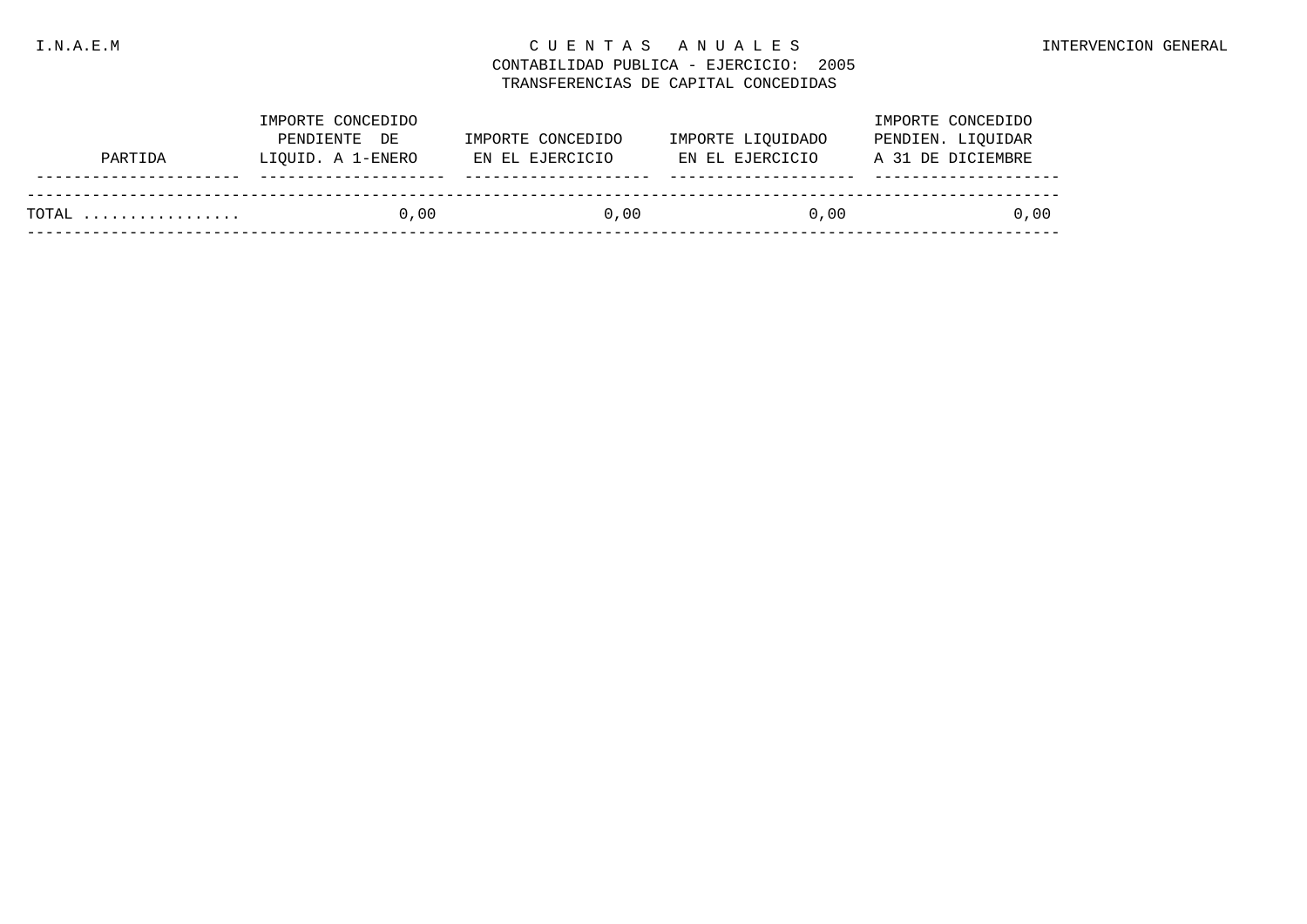# CUE N T A S A N U A L E S A N U A L E S A N CONTABILIDAD PUBLICA - EJERCICIO: 2005<br>CONTABILIDAD PUBLICA - EJERCICIO: 2005<br>SUBVENCIONES DE CAPITAL CONCEDIDAS

| PARTIDA                                                                                                                                                                                                                                                                                                                                                                                                                        | FINALIDAD                                                                                                                                                                                                                                                                                                                                                                                                                                                                                                                     | IMPORTE CONCEDIDO<br>PENDIENTE DE          | IMPORTE CONCEDIDO                                                                                                    | IMPORTE LIQUIDADO                                                                                                                  | IMPORTE CONCEDIDO<br>PENDIENTE DE                                    | REINTEGROS |        |
|--------------------------------------------------------------------------------------------------------------------------------------------------------------------------------------------------------------------------------------------------------------------------------------------------------------------------------------------------------------------------------------------------------------------------------|-------------------------------------------------------------------------------------------------------------------------------------------------------------------------------------------------------------------------------------------------------------------------------------------------------------------------------------------------------------------------------------------------------------------------------------------------------------------------------------------------------------------------------|--------------------------------------------|----------------------------------------------------------------------------------------------------------------------|------------------------------------------------------------------------------------------------------------------------------------|----------------------------------------------------------------------|------------|--------|
|                                                                                                                                                                                                                                                                                                                                                                                                                                |                                                                                                                                                                                                                                                                                                                                                                                                                                                                                                                               | LIQUID. A 1-ENERO                          | EN EL EJERCICIO                                                                                                      | EN EL EJERCICIO                                                                                                                    | LIQUID. A 31-DIC                                                     | IMPORTE    | CAUSAS |
| 77000 - 2005<br>1210 3221<br>1210 3221 77001 - 2005<br>77002 - 2005<br>1210 3221<br>1210 3221 77050<br>$-2005$<br>$-2005$<br>1210 3221<br>77070<br>1210 3221 78000 - 2004<br>$-2005$<br>78000<br>1210 3221<br>77000 - 2005<br>1210A3221<br>2005<br>1210A3221<br>77050<br>77070 - 2005<br>1210A3221<br>$-2005$<br>1210B3221<br>77000<br>$77002 - 2005$<br>1210B3221<br>$-2005$<br>1210C3221<br>77000<br>$1210C322177002 - 2005$ | SUBVENCIONES A COOPERATIVAS Y SS.LL<br>SUBVENCIONES ACTIVOS FIJOS EMPRESAS<br>SUBV. COOP. SS.LL. MUJERES<br>SUBVENCIONES DE CAPITAL COOPERATIVA<br>SUBVENCIÓN COOPERATIVAS Y SS.<br>ESTRUCTURAS FORMATIVAS AGENTES SOCI<br>ESTRUCTURAS FORMATIVAS AGENTES SOCI<br>SUBVENCIONES A COOPERATIVAS Y SS.LL<br>SUBVENCIONES DE CAPITAL COOPERATIVA<br>SUBVENCIÓN COOPERATIVAS Y SS.LL. MU<br>SUBVENCIONES A COOPERATIVAS Y SS.LL<br>SUBV. COOP. SS.LL. MUJERES<br>SUBVENCIONES A COOPERATIVAS Y SS.LL<br>SUBV, COOP, SS.LL, MUJERES | 0,00<br>0,00<br>463.453,33<br>0,00<br>0,00 | 7.000,00<br>221.586,28<br>472.770,00<br>350.625,84<br>88.527,72<br>135.481,97<br>134.824,85<br>25.383,92<br>6.956.76 | 7.000,00<br>221.586,28<br>463.453,33<br>472.770,00<br>350.625,84<br>88.527,72<br>135.481,97<br>134.824,85<br>25.383,92<br>6 956 76 | 0,00<br>0,00<br>0,00<br>0,00<br>0,00<br>0,00<br>0,00<br>0,00<br>0,00 |            |        |
| TOTAL                                                                                                                                                                                                                                                                                                                                                                                                                          |                                                                                                                                                                                                                                                                                                                                                                                                                                                                                                                               | 463.453.33                                 | 1.443.157.34                                                                                                         | 1.906.610.67                                                                                                                       | 0.00                                                                 |            |        |
|                                                                                                                                                                                                                                                                                                                                                                                                                                |                                                                                                                                                                                                                                                                                                                                                                                                                                                                                                                               |                                            |                                                                                                                      |                                                                                                                                    |                                                                      |            |        |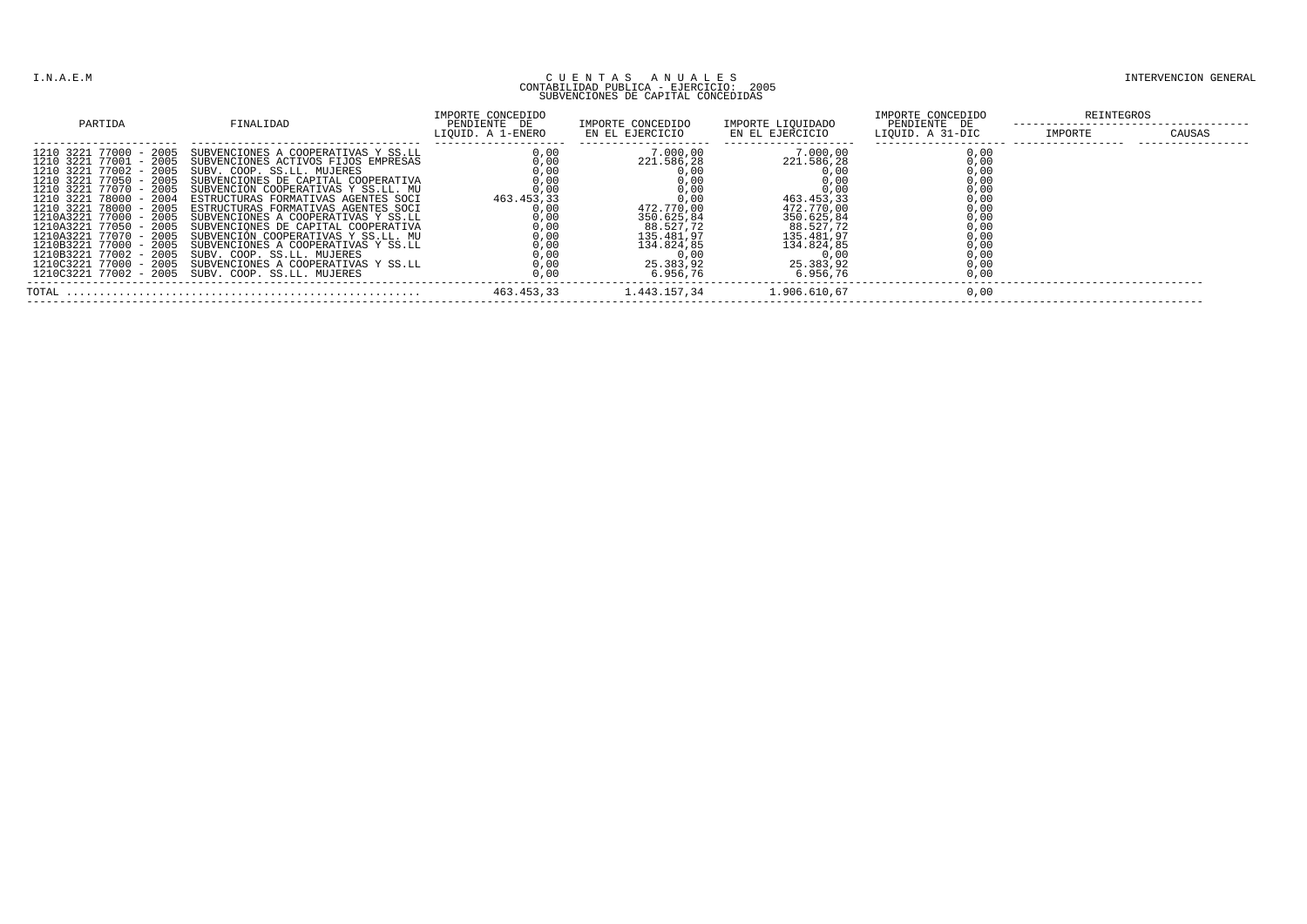#### I.N.A.E.M C U E N T A S A N U A L E S INTERVENCION GENERAL

### CONTABILIDAD PUBLICA - EJERCICIO: 2005 TRANSFERENCIAS CORRIENTES CONCEDIDAS

| PARTIDA                                                                    | IMPORTE CONCEDIDO<br>PENDIENTE<br>DE<br>LIOUID. A 1-ENERO | IMPORTE CONCEDIDO<br>EN EL EJERCICIO | IMPORTE LIOUIDADO<br>EN EL EJERCICIO  | IMPORTE CONCEDIDO<br>PENDIEN. LIOUIDAR<br>A 31 DE DICIEMBRE |
|----------------------------------------------------------------------------|-----------------------------------------------------------|--------------------------------------|---------------------------------------|-------------------------------------------------------------|
| 1210 3221 44000 - 2004<br>1210 3221 44000 - 2005<br>1210 3221 44001 - 2005 | 94.498,22<br>0.00<br>0.00                                 | 0.00<br>452.895,05<br>708.877,50     | 94.498.22<br>452.895,05<br>708.877,50 | 0,00<br>0,00<br>0.00                                        |
| TOTAL                                                                      | 94.498,22                                                 | 1.161.772,55                         | 1.256.270,77                          | 0.00                                                        |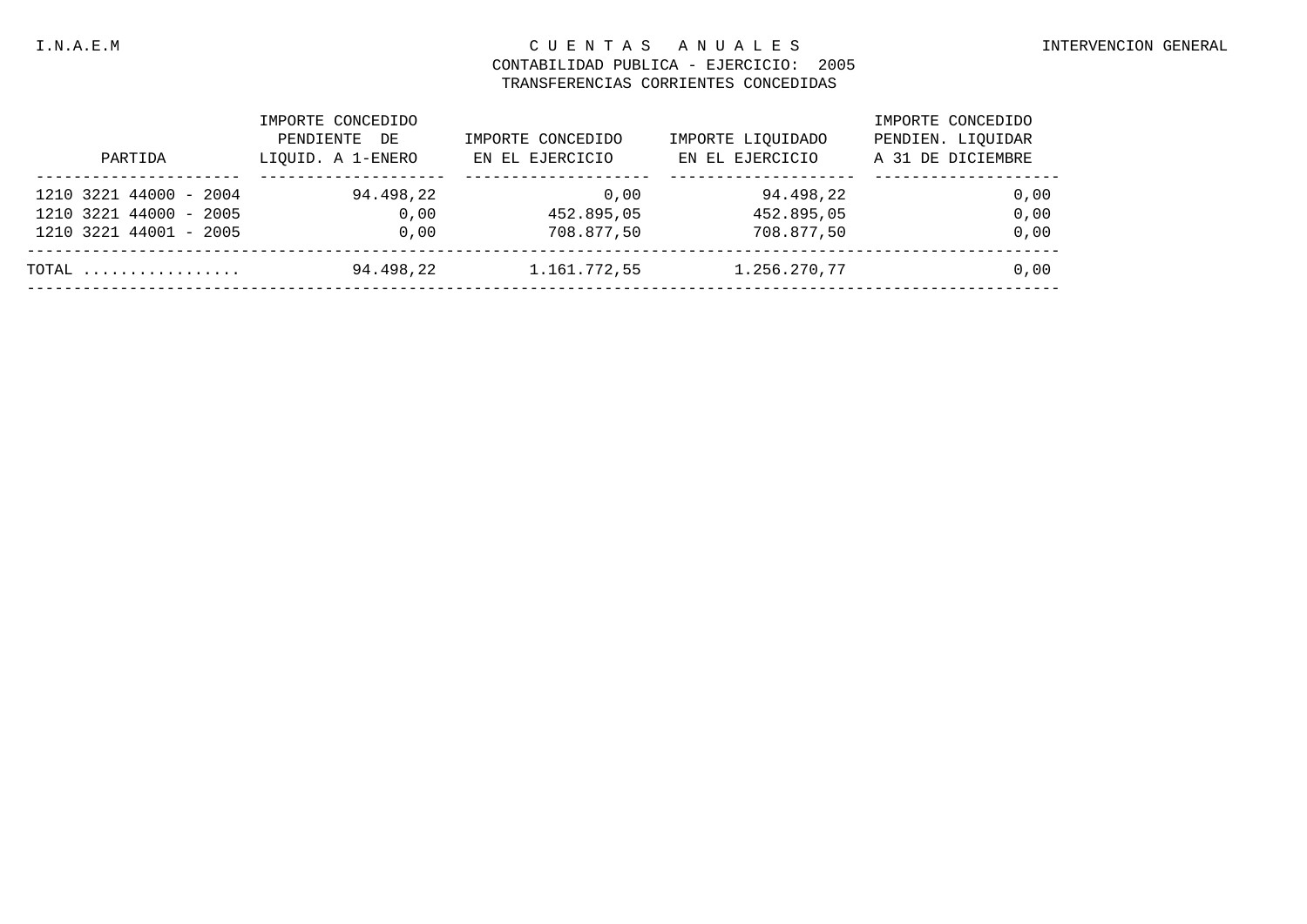# COURNTA E A NUALES ANNO LE SUBRECTE DE L'ESTRECTION CONTABILIDAD PUBLICA - EJERCICION CONTABILIDAD PUBLICA - EJERCICION CONTABILIDAD PUBLICA - EJERCICION CONTABILIDAD PUBLICA - EJERCICION CONTABILIDAD PUBLICA - EJERCICION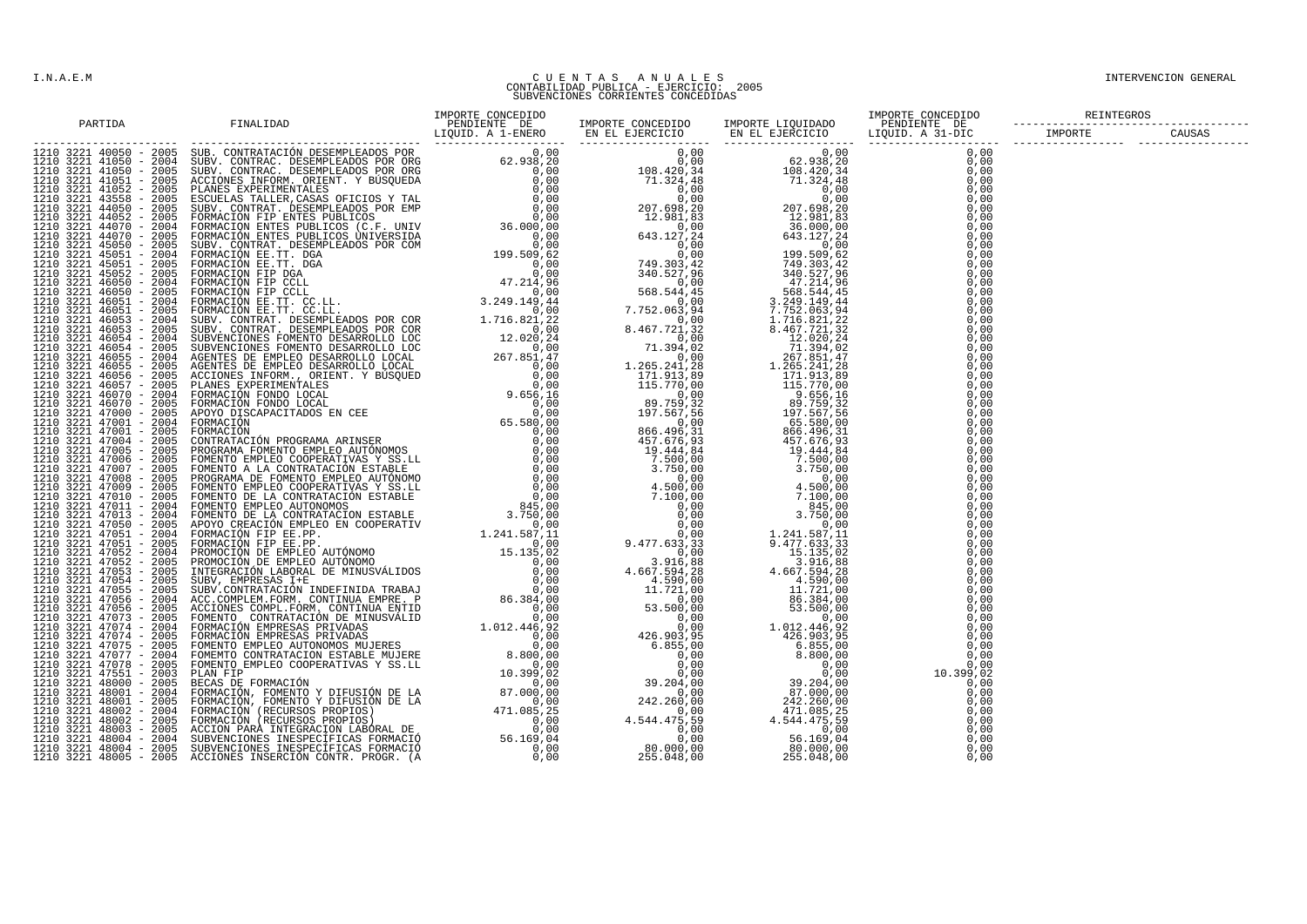# COURNTA E A NUALES ANNO LE SUBRECTE DE L'ESTRECTION CONTABILIDAD PUBLICA - EJERCICION CONTABILIDAD PUBLICA - EJERCICION CONTABILIDAD PUBLICA - EJERCICION CONTABILIDAD PUBLICA - EJERCICION CONTABILIDAD PUBLICA - EJERCICION